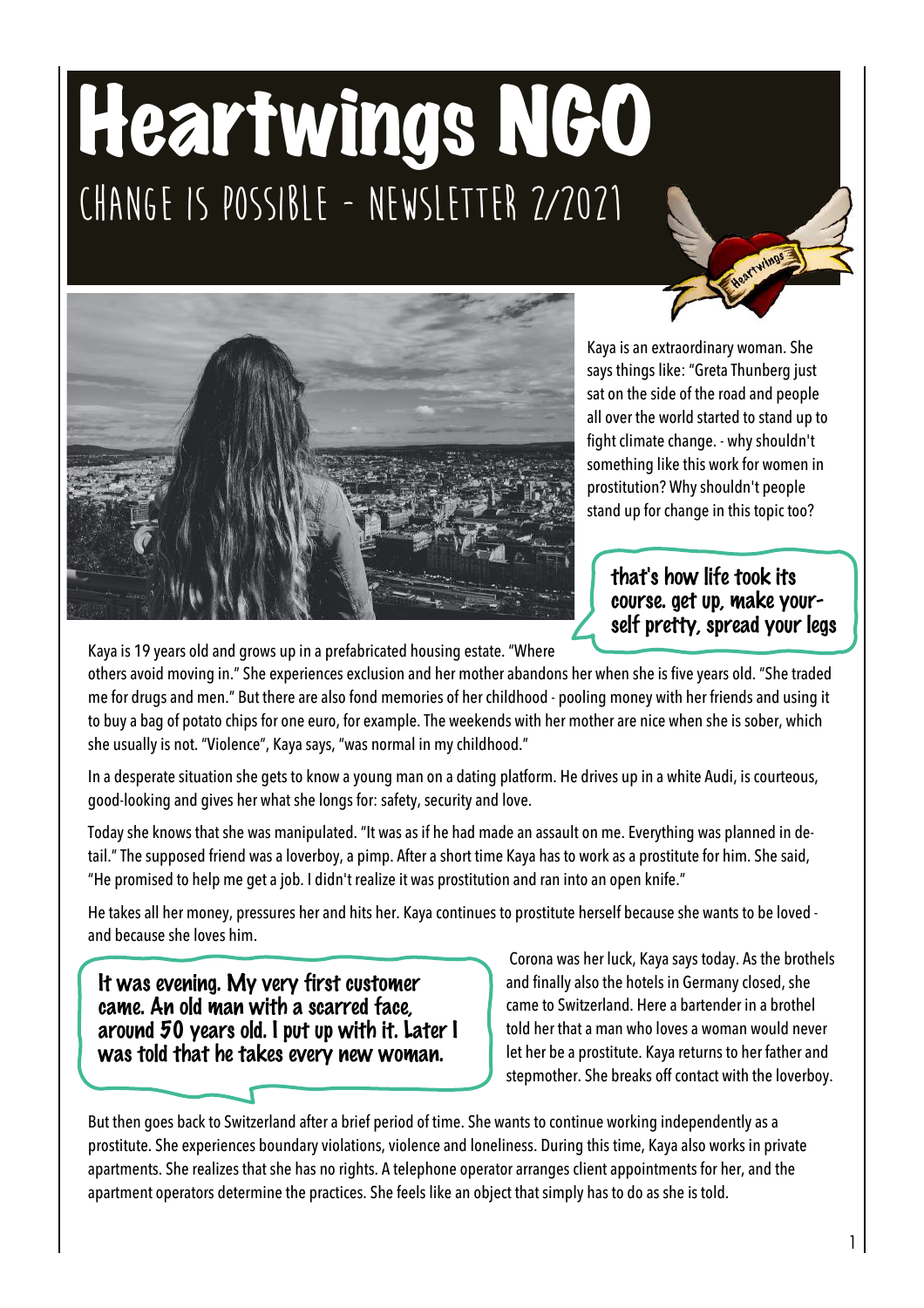I don't like people touching my breasts. So I said to a customer, "Don't touch my breasts!" I told him three times. He didn't stop, so I slapped his hands. That's when he tried to hit me. The men in the brothel don't care about me. You're like a product. It's the dirtiest thing you can imagine. There are so many things, so many disgusting things

She has not yet reported her loverboy because she promised him so. She also said, "if someone had come to me in the brothel, I would have said I was doing it by choice. Because I thought he loved me. But it wasn't like that. This is how many women in prostitution feel", she said. "These women are not stupid. They do it out of love. These are the most powerful women ever. People can tell me whatever they want."

In prostitution your body is taken from you. And the loverboys do everything they can to take your soul as well. I can hardly let a man come close to me. That is the most valuable thing that has been taken from me. I was disgusted by my own body because of the sex with the men - sometimes even today."

At some point, Kaya can't take it anymore. She buys pills and doesn't want to live any longer. Before she takes the tablets, she writes to charitable organizations. Fortunately, Kaya wakes up again. Gets help. First from a state organization, which no longer can help her. Kaya finds her way to Heartwings. She fights and does not give up, wants to start a life here in Switzerland. Heartwings supports her in this. Kaya makes it - in these days she starts her educational training.

"I couldn't determine my times, prices, or services. For example, they wrote that I offer anal intercourse, which was not true. There was no one in the apartment who would have paid attention. They would have not even itched if I had been stabbed by a john. There was no one in the apartment who would have paid attention. They wouldn't even care if I had been stabbed by a john."

Her wish for the society: "Stop representing any opinions that you have read or heard somewhere. Get your own view. The milieu is a world that does not see the light of the day. Don't judge prostitutes. Don't judge and say, "These women are doing this by choice and independently." This is not the way it is. It's time to stop spreading rumors. Respect us! Kaya wants to fight so that pimping is no longer tolerated. That these women receive respect and support from the police and she wants every loverboy to imagine how it would feel if his wife, his mother, his sister, his daughter or cousin

experiences such a thing. She also says, "I don't want women in prostitution to be mocked by other people."

Do you want to read Kaya's complete story in her own words? Scan the QR code or go to our website www.heartwings.ch and dive into the tough but honest story of our brave heroine!



I wanted to take a day off, but I wasn't allowed to. Am I an animal or an object?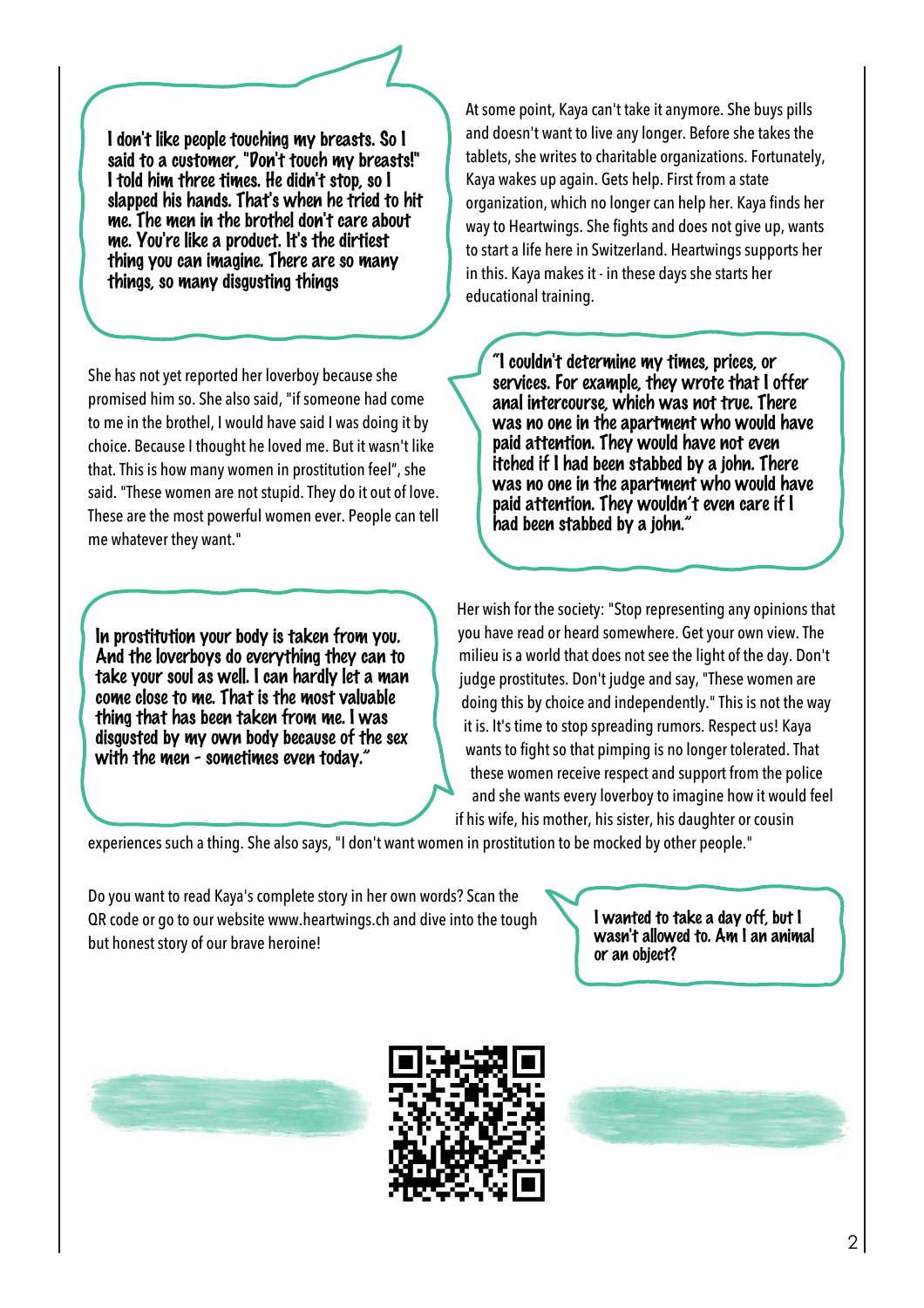

"Be a voice for all the weak women out there", Kaya has written as her wish on our dream wall. On the topic "I have a dream" we painted an entire wall in our office with blackboard paint. Every woman who enters our office can write her life's dream on the wall. The wall magically attracts the female visitors. They also want to dig up their dreams, put them into words and immortalize them as memories with us. Every time the harsh reality of the street threatens to steal dreams away, they come back to us making sure that their dream is still there despite everything. Kaya's dream is about to come true right now. This is the first time she is telling her story publicly (in this newsletter). She stands up and represents all women in prostitution. Bravely raises her voice and exposes the hidden machinations of the milieu.

I can't believe it. A year ago I came to your office to get clothes for the first time. Now I live in a house far away from Langstrasse. Every day there are new cleaning customers. I'm now a cleaning specialist. I was allowed to train a woman who was new. I wish she will make it too. - Cassandra employed at Heartwings as a cleaning specialist.



I've been sleeping on chairs in a bar for three days. Do you have a place I can go? I do everything! – *Anna* Please help me! My children at home have no food. I don't make money on the street, they are starving. Do you have work for me?– *Mia*  $\overline{P}$  I work without permit as a sex worker. So I earn at least a little bit. I have no ID, no permit and no food. Today I was thrown out of the room because I can't pay. Where can I sleep today! Do you have a house? Do you have a job for me? – *Marc*  $\overline{P}$  I have a purulent cyst in my genital area. Do you have painkillers? I have to go back to work on the street. – *Lea*

Since publishing the last newsletter, we have been able to hire more women as cleaning specialists. It has spread like wildfire in the milieu that we have created jobs for these women, obtained permits and organized apartments. "I have observed that the women who work at Heartwings are changing. They even help me and that is not normal on the street. We used to be competitors on the streets."

The situation in the milieu is precarious. There are hardly any clients who pay for sex - and no work for the women. No work means no money. No money means being thrown out of the overpriced room and no money to feed the children. The few emergency sleeping places that are still open despite the Corona situation are only accessible to people with a valid right of residence in Switzerland. All others become homeless and sleep on the street.

As Heartwings, we are busy as never before. It means enduring hardship and helping where we can: with Migros vouchers for food, warm clothes and blankets for the night on the street, setting up the cleaning business to offer even more job opportunities and follow-up solutions for more women.



The pain of sexual violence among women is everywhere palpable and present. A life of constant stress breaks their hearts, bodies, souls and minds. When the women reach out to us; they are drained, parched, hurt and traumatized. Like dying, withered leaves in autumn. But when salvation and freedom appear sincerely - suddenly new life sap flows! Old and new dreams germinate. Hope awakens their faith and a love never experienced before brings back strength, vision, trust and life in their veins. Incredible miracles suddenly become visible in detail. Transformation happens unexpectedly throughout the tree, each withered leaf experiences healing, change and life in its own way. - Dorothée, artist